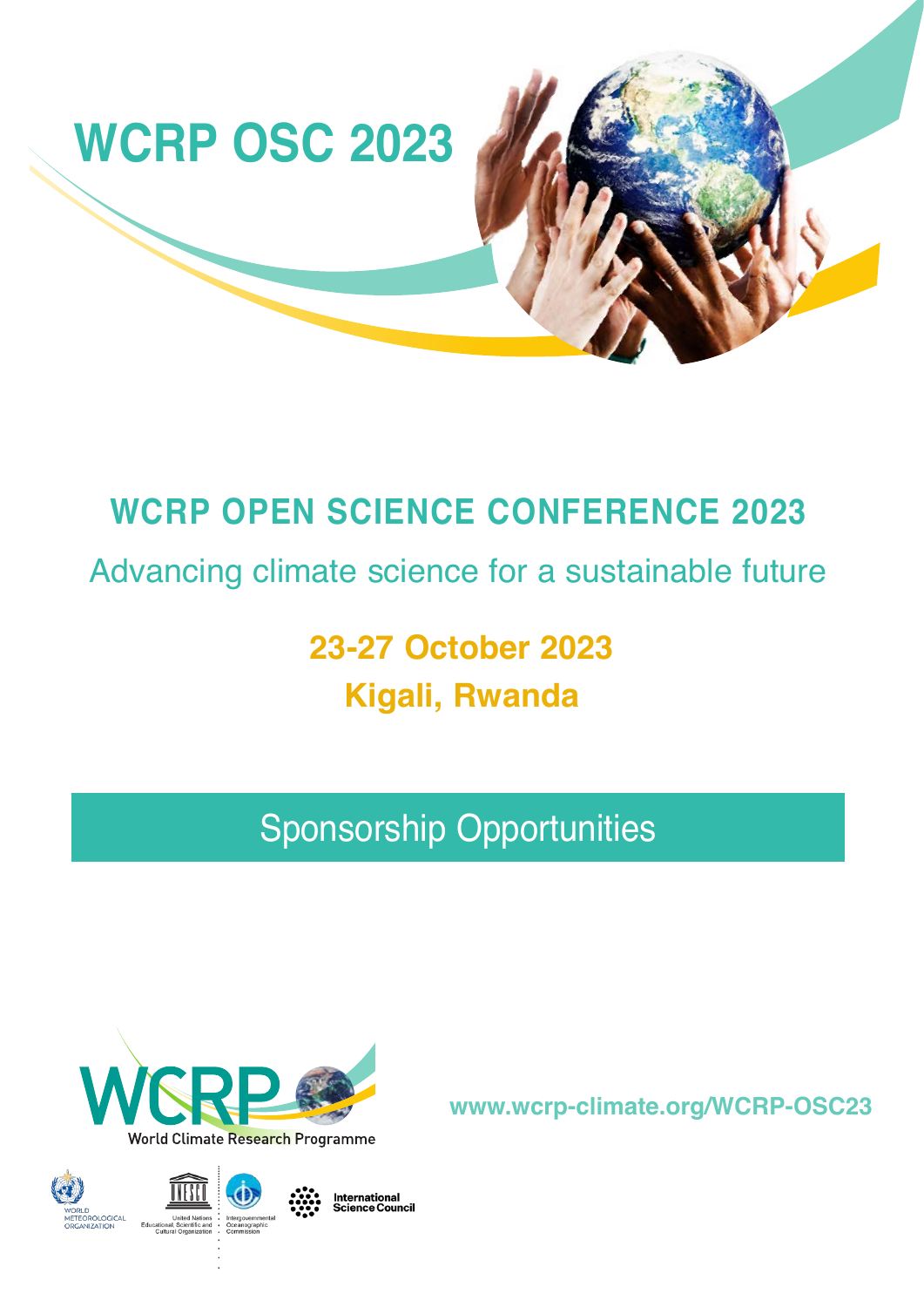# **Sponsorship Programme**

### **About WCRP**

The World Climate Research Programme (WCRP) leads the way in addressing frontier scientific questions related to the coupled climate system — questions that are too large and too complex to be tackled by a single nation, agency or scientific discipline. Through international science coordination and partnerships, WCRP contributes to advancing our understanding of the multi-scale dynamic interactions between natural and social systems that affect climate. WCRP engages productively through these partnerships to inform the development of policies and services and to promote science education. WCRP-supported research underpins the United Nations Framework Convention on Climate Change, and contributes to the knowledge that supports the 2030 Agenda for Sustainable Development. It is the international forum for thousands of climate scientists around the world.

### **Why should you support the WCRP Open Science Conference 2023?**

By sponsoring the OSC, you will acknowledge the vital nature of climate research in support of a sustainable future, and help foster innovative ways to bridge science and society and build future climate science leadership around the world. This event, at the heart of the African continent, will also allow strong engagement with research communities, stakeholders and practitioners from Rwanda and the broader region.

#### **Who will participate?**

Science leaders, policy makers and stakeholders will share their ideas on how climate research can lead to a sustainable future.

Early career scientists, senior scientists, and practitioners from around the world will showcase their work, learn from each other, and invent new ways to work together to build the future we want. We anticipate 1500 delegates on site and an equal number who will connect remotely.

### **Will this be a "green" event?**

Rwanda is an emerging leader in global environmental governance and is committed to providing an outstanding opportunity to deliver a green WCRP OSC 2023. Rwanda has chosen a green growth pathway where environment and climate action sit at the heart of national planning towards sustainable development.

### **Who is the local host?**

The Rwanda Environment Management Authority (REMA), on behalf of the Government of Rwanda, will host the WCRP OSC 2023 in Kigali, at the Kigali Convention Centre, and will support WCRP to deliver a state-of-the-art hybrid event working together with many local and regional partners, including the Rwanda Meteorology Agency, the University of Rwanda, the African Institute for Mathematical Sciences, and Carnegie Mellon University Africa.

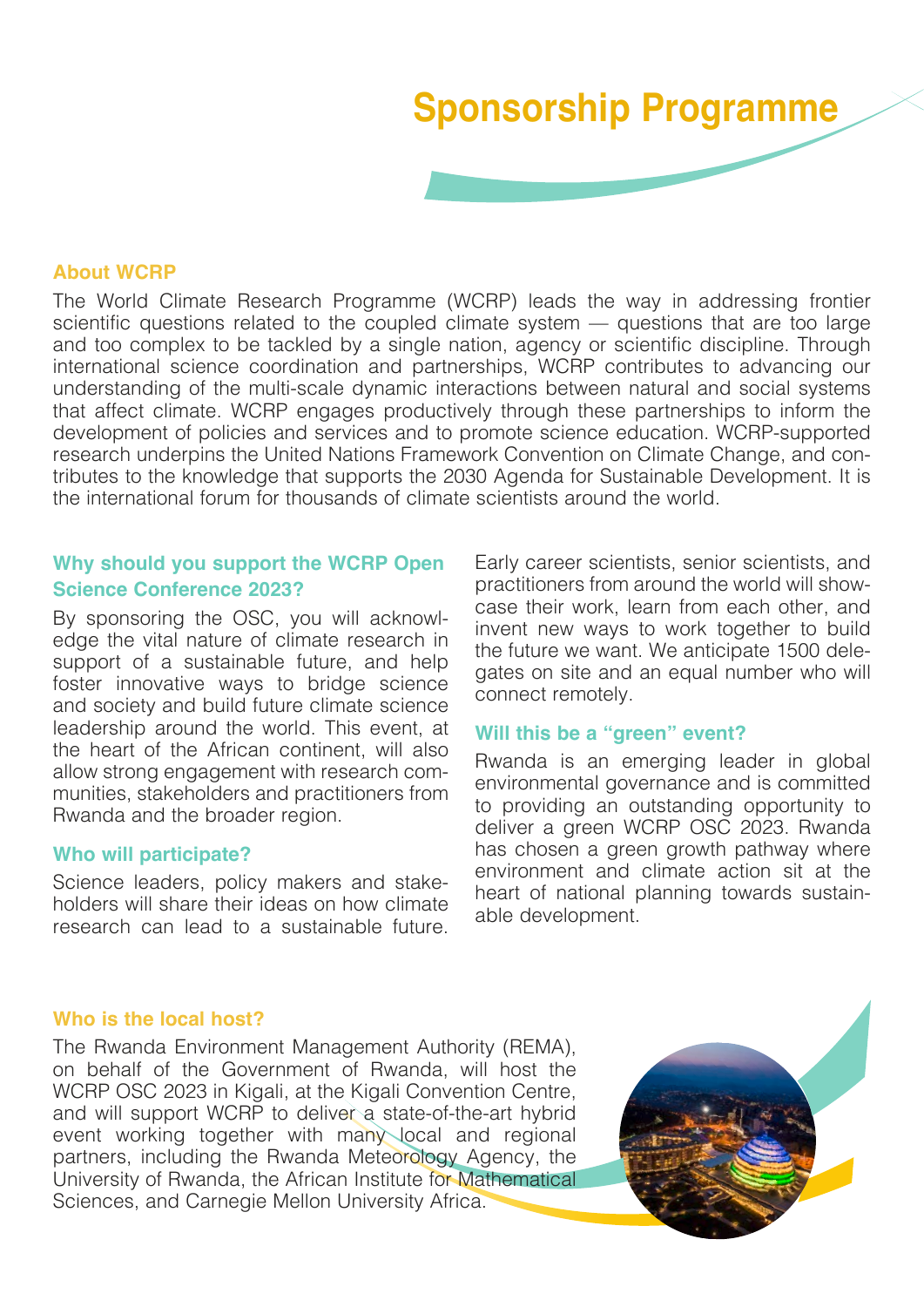## **Sponsorship Benefits**

### **Platinum Sponsors**

(\$50,000 contribution)

- Invitation to attend the sponsor dinner
- Complimentary premium exhibit booth space
- 4 complementary conference registrations
- Recognition from the podium at the opening session
- Short description on the hybrid platform
- Banner logo on conference web page
- Logo on presentation screens in general session room between talks
- Link to organization web site from meeting web site
- Logo on stage signage
- Logo on Conference Center reader boards

## **Gold Sponsors**

(\$25,000 contribution)

- Complimentary premium exhibit booth space
- 2 complementary conference registrations
- Short description on the hybrid platform
- Banner logo on conference web page
- Logo on presentation screens in general session room between talks
- Link to organization web site from meeting web site
- Logo on stage signage
- Logo on Conference Center reader boards

## **Silver Sponsors**

(\$10,000 contribution)

- 2 complementary conference registrations
- Banner logo on conference web page
- Logo on presentation screens in general session room between talks
- Link to organization web site from meeting web site
- Logo on stage signage

### **Bronze Sponsors**

(\$5,000 contribution)

- 1 complementary conference registration
- Logo on presentation screens in general session room between talks
- Link to organization web site from meeting web site
- Logo on stage signage

## **Deserving Participant Support Opportunities**

There are many deserving students, early career scientists, under-represented minorities, and scientists from developing nations around the world who would benefit greatly from participating on site at the WCRP OSC 2023 but are unable to travel because they lack financial support. Contributions for named scholarships for participation in the conference are another way to support the WCRP OSC 2023.

For more information and/or to become a sponsor, contact Valery Detemmerman: valery.detemmerman@wcrp-climate.org